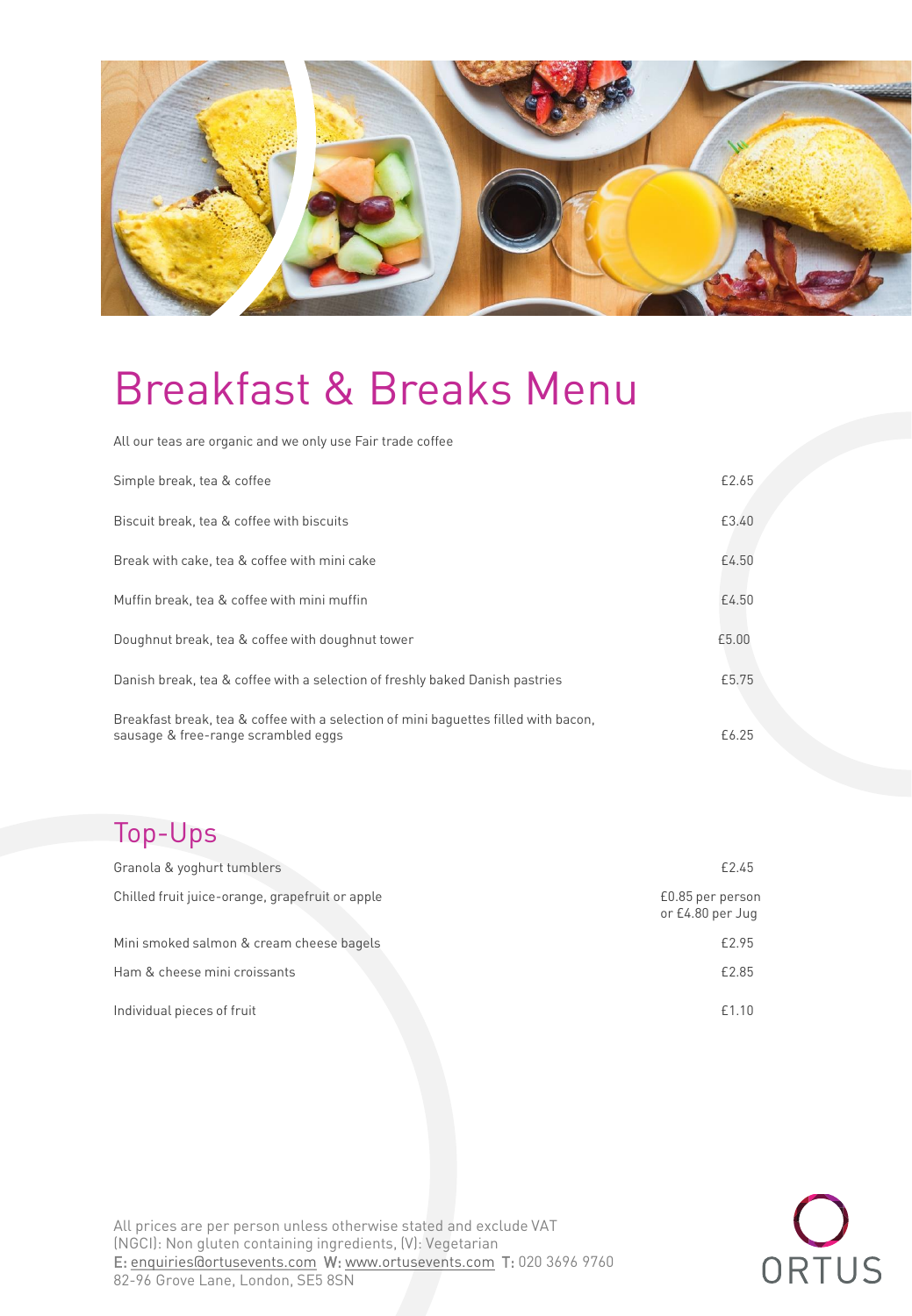

# Working Lunch Menu

| 1.5 sandwich per person on white & malted bread                                                              | £8.00  |
|--------------------------------------------------------------------------------------------------------------|--------|
| <b>Classic</b><br>1.5 sandwiches per person on white & malted bread, miniature rolls crisps<br>& fruit juice | £13.50 |
| Deli<br>A selection of artisan bread and wraps with crisps and fruit juice                                   | £15.50 |

# Top-Ups

| Pick & mix sweets                               | £1.25           |
|-------------------------------------------------|-----------------|
| Selection of crudités with dips (NGCI, Vegan)   | £1.75           |
| Kettle crisps                                   | £1.75           |
| Individual pieces of fruit                      | £1.10           |
| Soft drink cans                                 | £1.75           |
| Seasonal salad                                  | £4.00           |
| Mini cake                                       | £2.00           |
| Selection of nibbles (popcorn, crisps, pretzel) | £2.00           |
| Chilled fruit juice-orange, grapefruit or apple | £0.85 Jug £4.80 |
| Hand cut chips (serves 6)                       | £6.80           |
| Selection of individual ice cream               | £2.00           |
|                                                 |                 |



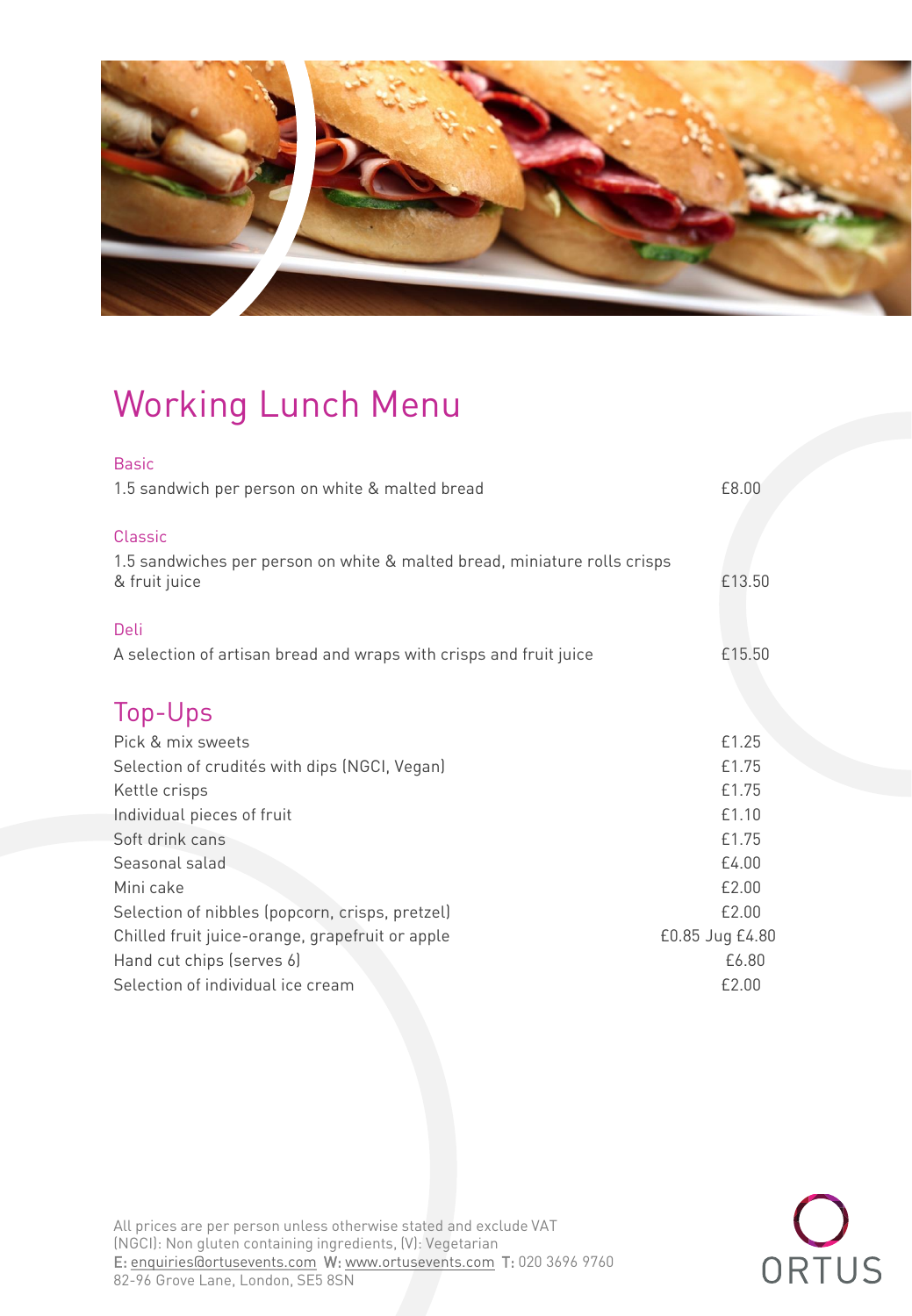

# Finger Buffet<br>Meat

Panko crumbed chicken with smoked paprika mayonnaise (h) Lamb kofta with tzatziki (h) Mini Cumberland sausages with honey, smoked paprika and mixed seeds (h) Mini cheese burgers on a brioche bun (h) Mini cottage pie with crispy onion (h) Cajun chicken skewers (NGCI)(h) Mini croque-monsieur (h) Mini croque-monsieur (h) cumberland sausage rolls (c) and containing the containing satus (c) and c) and c) are contained to contain the contain of the contain of the contain of the contain of the contain of the contain of the contain of the conta

Fish<br>Shrimp in a potato röstis shell (NGCI)(h) Pesto salmon (NGCI)(c) Wasabi prawns in panko crumb (h) Thai tuna cone (c) Crispy calamari (h) Crispy calamari (h)

Vegetarian<br>Caramelised red onion and cherry tomato tart (c or h) Thai spring rolls with chilli sauce (h) Feta and black bean parcels (h) Mini naan paneer (h) Vegetable samosa with mint yoghurt (Vegan)(h) Falafel and humous (NGCI, Vegan) (c) Falafel and humous (NGCI, Vegan) (c) Sun blush tomatoes and Applewood arancini (h)

(h): hot item, (c): cold item 1 item for £2.50, 3 item for £11.000 items for £11.000 items for £11.000 items for £11.000 items for £11.000 i



All prices are per person unless otherwise stated and exclude VAT<br>(NGCI): Non gluten containing ingredients, (V): Vegetarian E: enquiries@ortusevents.com W: www.ortusevents.com T: 020 3696 9760 82-96 Grove Lane, London, SE5 8SN 82-96 Grove Lane, London, SE5 8SN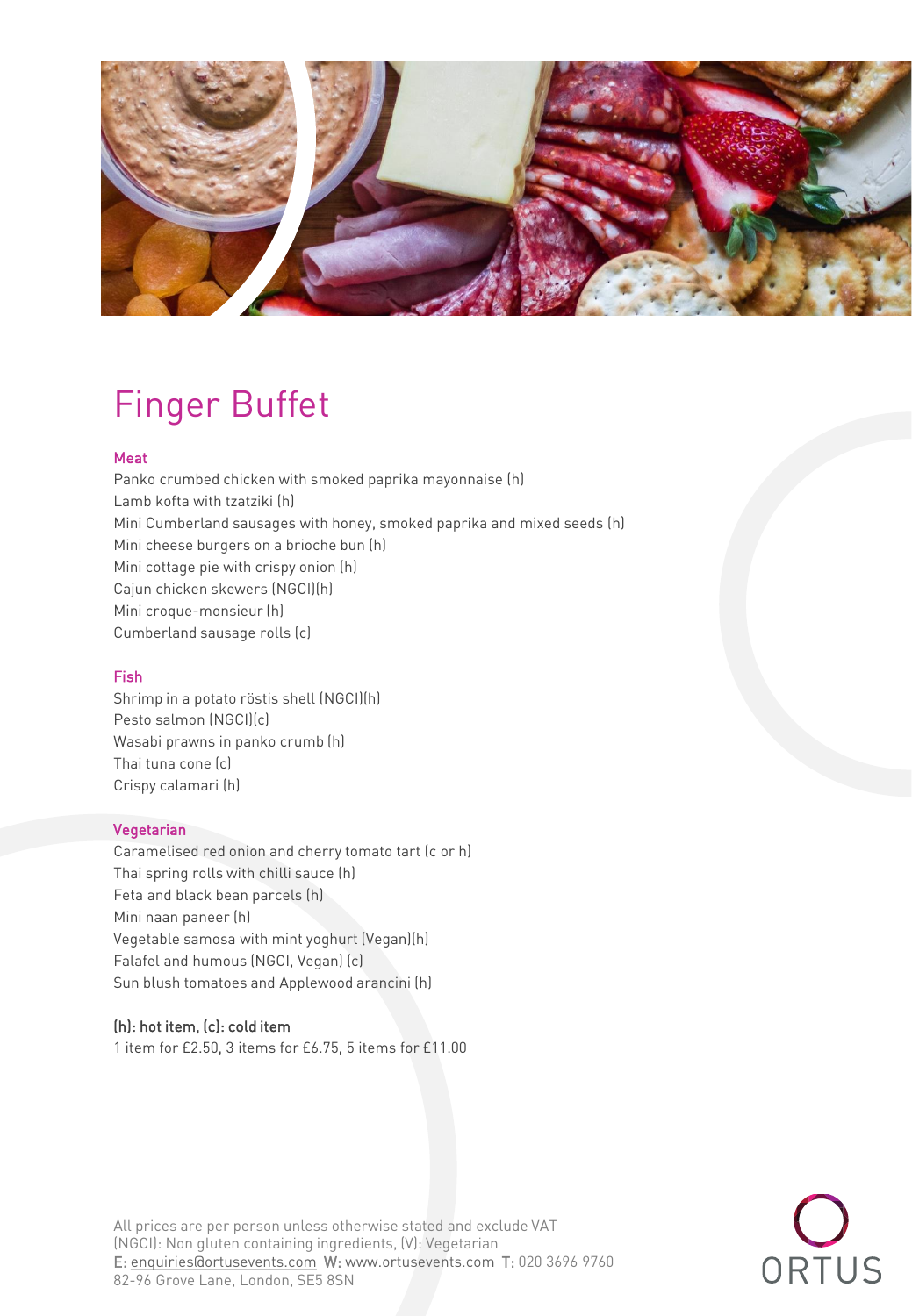

# Fork Buffet – Build your own

2 choices (one meat or fish and a vegetarian) - £20.00 2 choices (one meat or fish and a vegetarian) - £20.00  $\overline{3}$  items of your choices (3 items of your choice, including a vegetarian) -  $\overline{2}$ 

# Chef's choice of salad<br>1 salad - £4.00

 $2$  salads -  $£6.00$ 

Sides dishes – £3.50 each

Chef's choice of dessert - £4.00

# Main courses<br>Meat

Cajun chicken with celeriac mayonnaise and spicy salsa (NGCI) Sesame chicken with fruit couscous, tzatziki dressing Chicken & spinach lasagne Thyme & lemon roasted turkey (NGCI) Pork loin with apple compote (NGCI) Lamb tagine (NGCI) Lambertagine (NGC 21)<br>Carriera anno 2008 Soy, lemongrass & garlic beef stew

Fish<br>Tempura cod, double cooked chips, minted mushy peas and tartare sauce (NGCI) Salmon fillet on a Niçoise salad (NGCI) salmon fillet on a Niçoise salad (NGCI)<br>Costesse sa asalis succet a thete salt so Seabass on garlic sweet potato and coriander with a sweet children with a sweet children with a sweet children<br>The sweet children with a sweet children with a sweet children with a sweet children with a sweet children wit Teriyaki sea trout<br>Scampi & garlic mayonnaise Miso roasted cod (NGCI) Miso roasted cod (NGCI)

All prices are per person unless otherwise stated and exclude VAT<br>(NGCI): Non gluten containing ingredients, (V): Vegetarian E: enquiries@ortusevents.com W: www.ortusevents.com T: 020 3696 9760 82-96 Grove Lane, London, SE5 8SN 82-96 Grove Lane, London, SE5 8SN

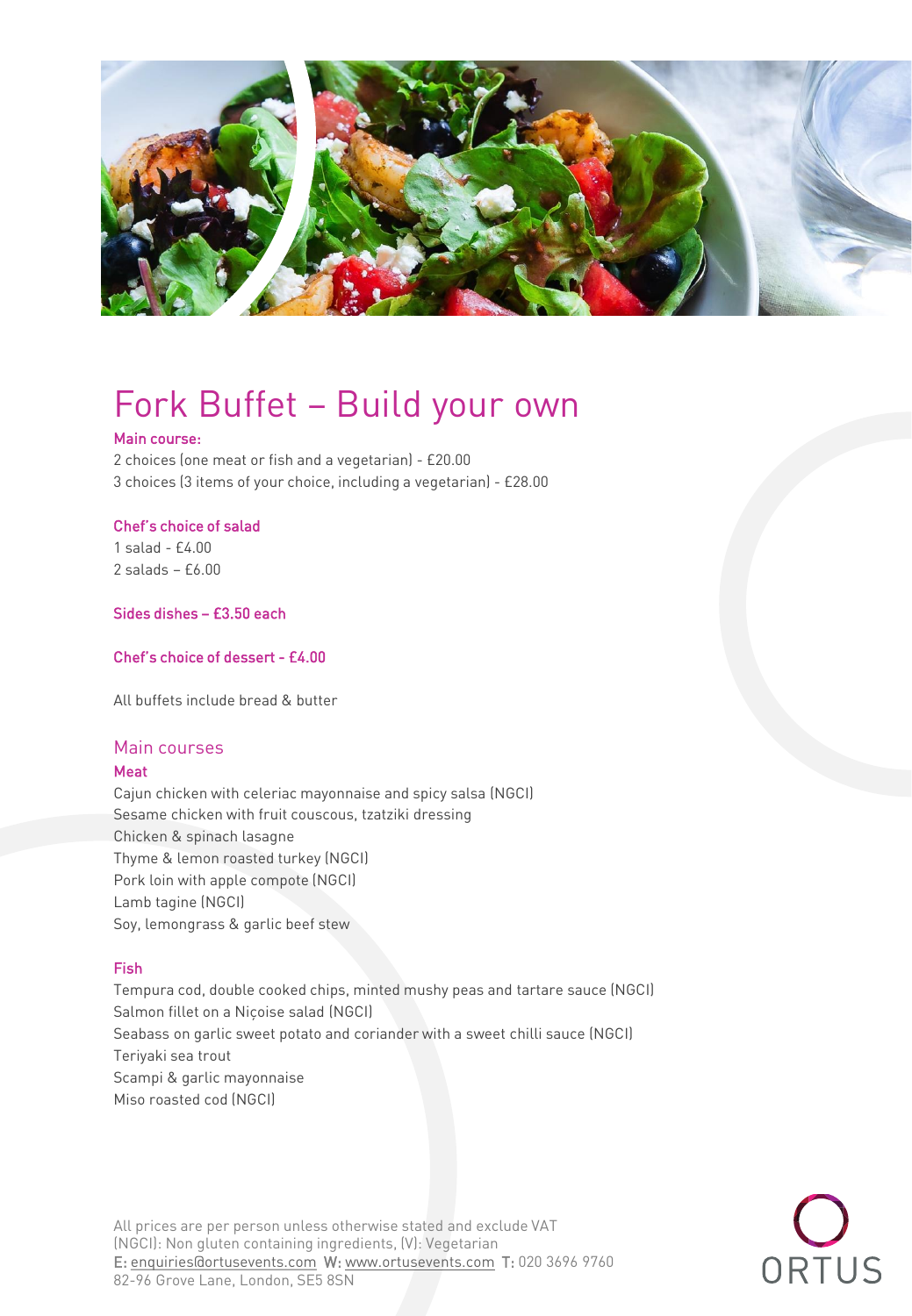

# Fork Buffet – Build your own (continued)<br>Vegetarian

Goat's cheese and squash Wellington Aubergine, halloumi and tomato tart Vegetables with torn mozzarella, tomatade and rosemary (NGCI) Falafel, hummus and Greek salad (NGCI) Sweet potato studded macaroni cheese with crispy onion topping Bubble & squeak cake with soft poached free-range hen egg (NGCI) Herb polenta mash with portobello mushroom and coriander & chili drizzle(NGCI, Vegan) Gnocchi squash & blue cheese Gnocchi squash & blue cheese

Side dishes (all V)<br>Stir fried vegetables (NGCI) Green beans & carrots (NGCI) Broccoli & garlic (NGCI) Roasted cauliflower (NGCI) New potatoes, lemon & chive (NGCI) Double cooked chips (NGCI) Roasted root vegetables (NGCI) Baby new potato (NGCI) Herb rice (NGCI) Fruit couscous Fruit couscous Parmesan pasta

# Burger Bar - £14.50 pp

Build your owner.<br>Build Advised of Bun, 2 types of cheese, tomato champing, gherkin, salad, tomatoes, choice of sauces, sliced onions and double<br>Cooked chine cooked chips.

Burger options: Beef / chicken / beetroot, red pepper & quinoa (V) / cauliflower & kale (V)



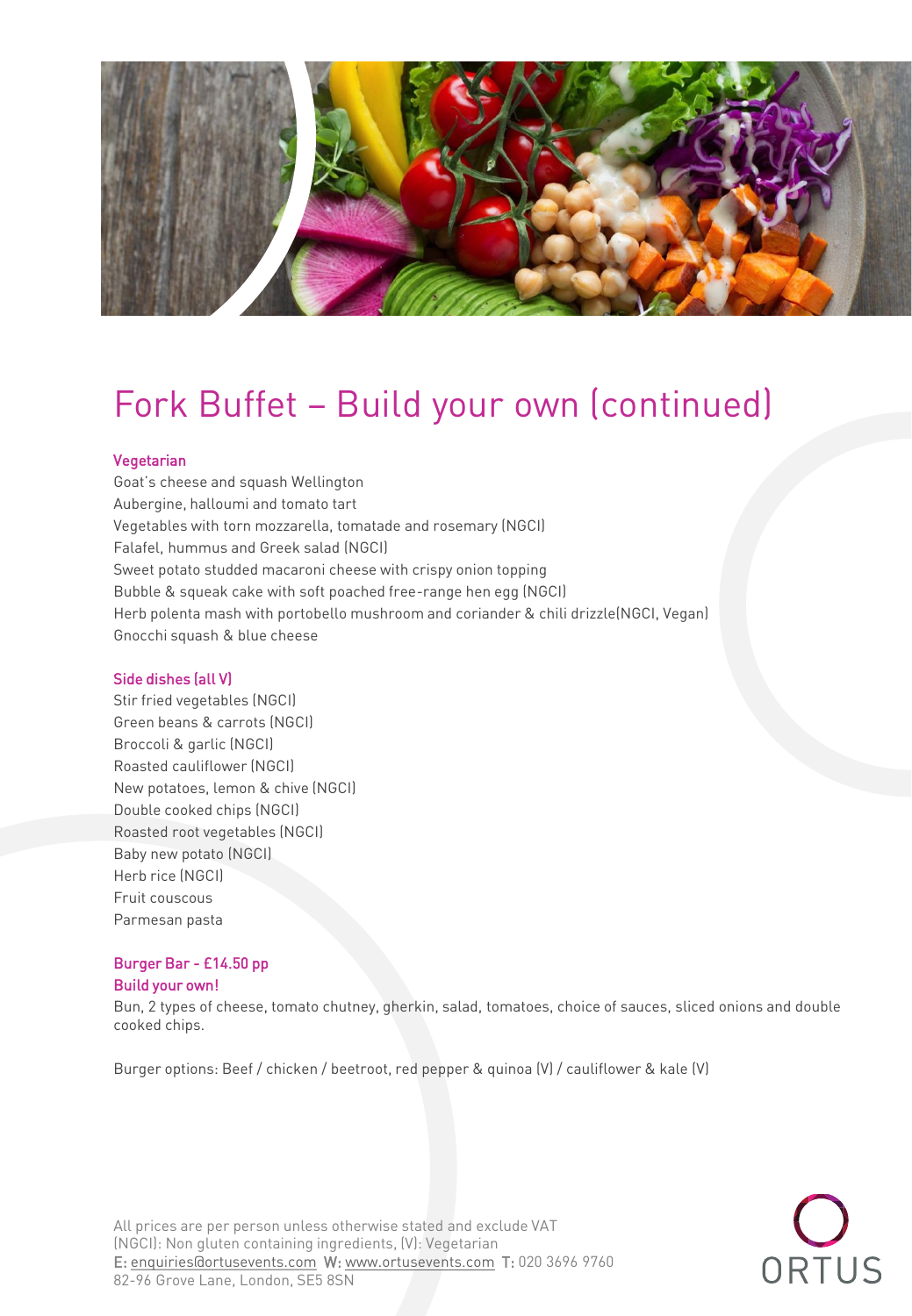

# Canapés

Satay chicken coated in nibbed peanuts (h) Cajun chicken with chilli and coriander dip(h) Lamb koftas with a chilli and mint yoghurt dip (h) Pulled pork croute (h) Chorizo and smoked cheese beignets (NGCI)(h) Beef crostini, rarebit crust (h) Beef crostini, rarebit crust (h)<br>Gweliod weedlie crewed beef f Smoked paprika seared beef (NGCI)

# **Fish**

Prawn tempura skewer (h) Breaded cod slider with lemon and tarragon aioli (h) Baked beetroot with smoked salmon and horseradish (c) Fish and chip with mushy peas (NGCI)(h) Thai prawn salad in a sesame cone (c) Smoked trout crostini with lemon and dill mayo (c) (c) Cold (h) hot  $\mathcal{C}$  cold (h) hotel (h) hotel (h) hotel (h) hotel (h) hotel (h) hotel (h) hotel (h) hotel (h) hotel (h) hotel (h) hotel (h) hotel (h) hotel (h) hotel (h) hotel (h) hotel (h) hotel (h) hotel (h) hotel (h) hotel (h) hot

Vegetarian<br>Sweet potato and butterbean cake with smoked tomato (NGCI, Vegan)(h) Baked potato with gorgonzola and tomato (h) Feta stuffed courgette roll (c) Parmesan croute with roasted pepper and blue cheese (h) Mushroom, spinach and goat's cheese tart (c) Cauliflower, red onion and coriander bhaji (h) Cauliflower, red onion and coriander bhaji (h)

Sweet<br>Lemon meringue pie Chocolate tart Mini macaroons Tropical fruit skewers Mille-feuille mille-feuille<br>Obereitete er Chocolate and raspberry brownie

# (h): Hot item, (c): Cold item 3 items for £8.00, 5 items for £11.50, 7 items for £15.00

All prices are per person unless otherwise stated and exclude VAT<br>(NGCI): Non gluten containing ingredients, (V): Vegetarian E: enquiries@ortusevents.com W: www.ortusevents.com T: 020 3696 9760 82-96 Grove Lane, London, SE5 8SN 82-96 Grove Lane, London, SE5 8SN